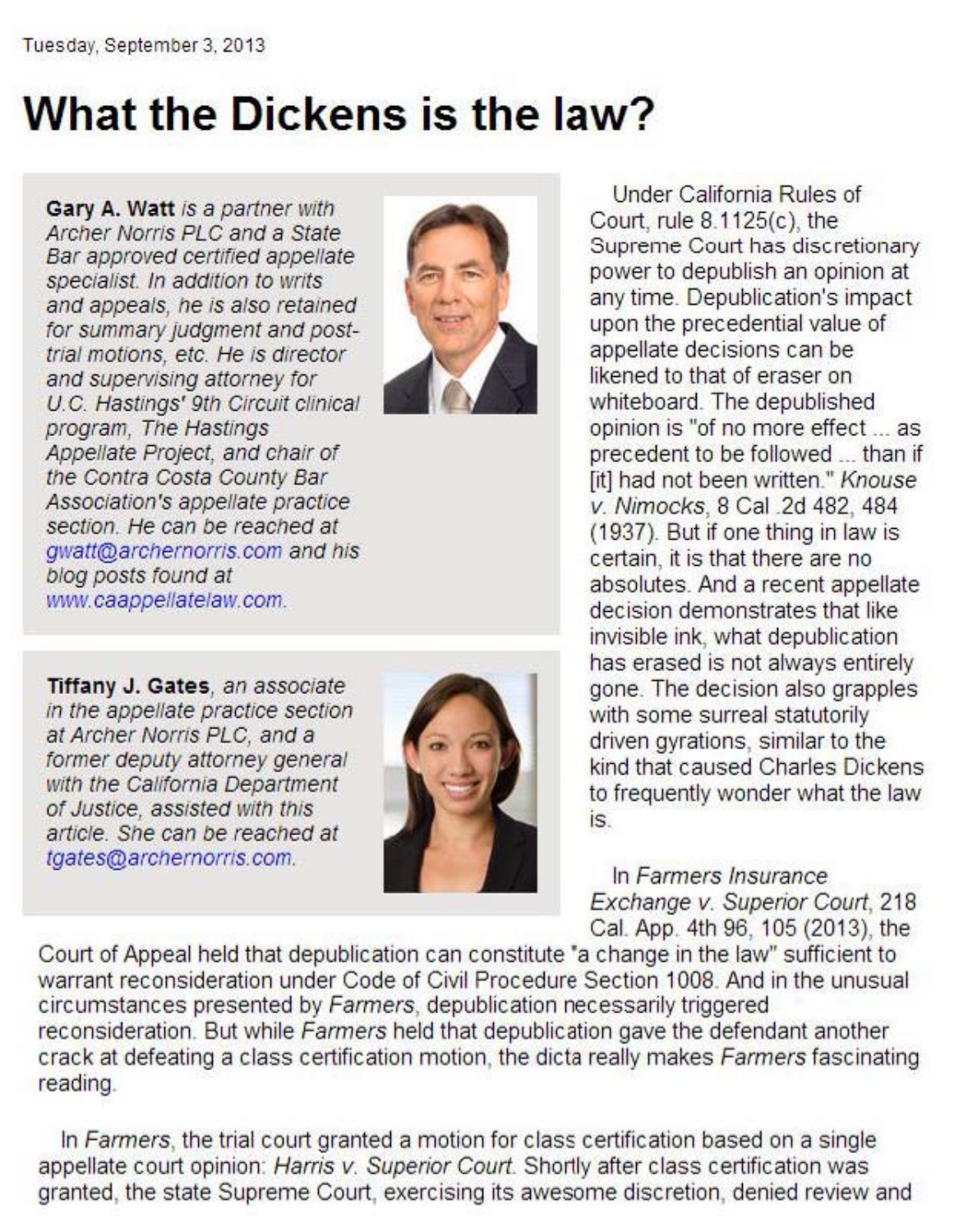depublished Harris. But unfortunately for the defendant, the 10-day period to seek reconsideration under Section 1008(a) had lapsed. So the defendant's counsel did what any zealous lawyer might do, read Section 1008(c) a few lines below and filed a motion for the trial court - on its own motion - to reconsider.

That's right, a party motion to get the trial court, on its own motion, to reconsider. (Hmnnn, Mr. Dickens, hovering backstage, begins to fiddle with his buttons.) Section 1008 provides for parties to move for reconsideration under subdivision (a). Subdivision (c) states, "If a court at any time determines that there has been a change of law that warrants it to reconsider a prior order it entered, it may do so on its own motion and enter a different order." Emphasis added.

As its language so clearly suggests, Section 1008(c) is not for the parties, it's for the court. In essence, Section 1008(c) purportedly "allows" a trial court to reconsider a prior order if the court determines that "there has been a change of law" that warrants reconsideration. Think about that one. Such statutory language means the drafters of Section 1008(c) "understood" the premise to be that but for this act of legislative inspiration, a trial judge (and the parties!) were stuck with the trial court's decision, change of law be damned. Yet as the Court of Appeal noted in Farmers, trial courts possess "inherent authority to reconsider ... interim rulings." (Dickens' pacing quickens.)

In light of 1008(a)'s plain application to a party, and 1008(c)'s clear application to the courts, it's no surprise that it's a no-no to move the court to, "on its own motion," reconsider its prior ruling via subdivision (c). For when a party cannot utilize 1008(a), "the party should not 'file a written motion to reconsider'" under Section 1008(c). Farmers, 218 Cal. App. 4th at 102 n.10, quoting Le Francois v. Goel, 35 Cal. 4th 1094, 1108 (2005). A party can, however, "communicat[e] the view to a court that it should reconsider a prior ruling." Le Francois, 35 Cal. 4th at 1108. Imagine the attorney exchanges this inspires: "You can't move the trial court to, on its own motion, reconsider!" "What do you know! I'm not moving, I am communicating a view.<sup>"</sup>

This "communication" business may be particularly tricky if there is no case management conference close at hand, since a written "communication" may look an awful lot like - ahem - a motion. And even if there is a reason to gather in the courtroom, any oral communication may sound an awful lot like moving for reconsideration. How about a placard at the back of the courtroom - like the imo drivers hold in airport baggage areas? Or those freeway overpass posters strategically placed on the judge's route home? Or if the client has enough funds, a biplane puling a banner around the courthouse skies: Reconsider, Your Honor! (Mr. Dickens is fulminating backstage now.)